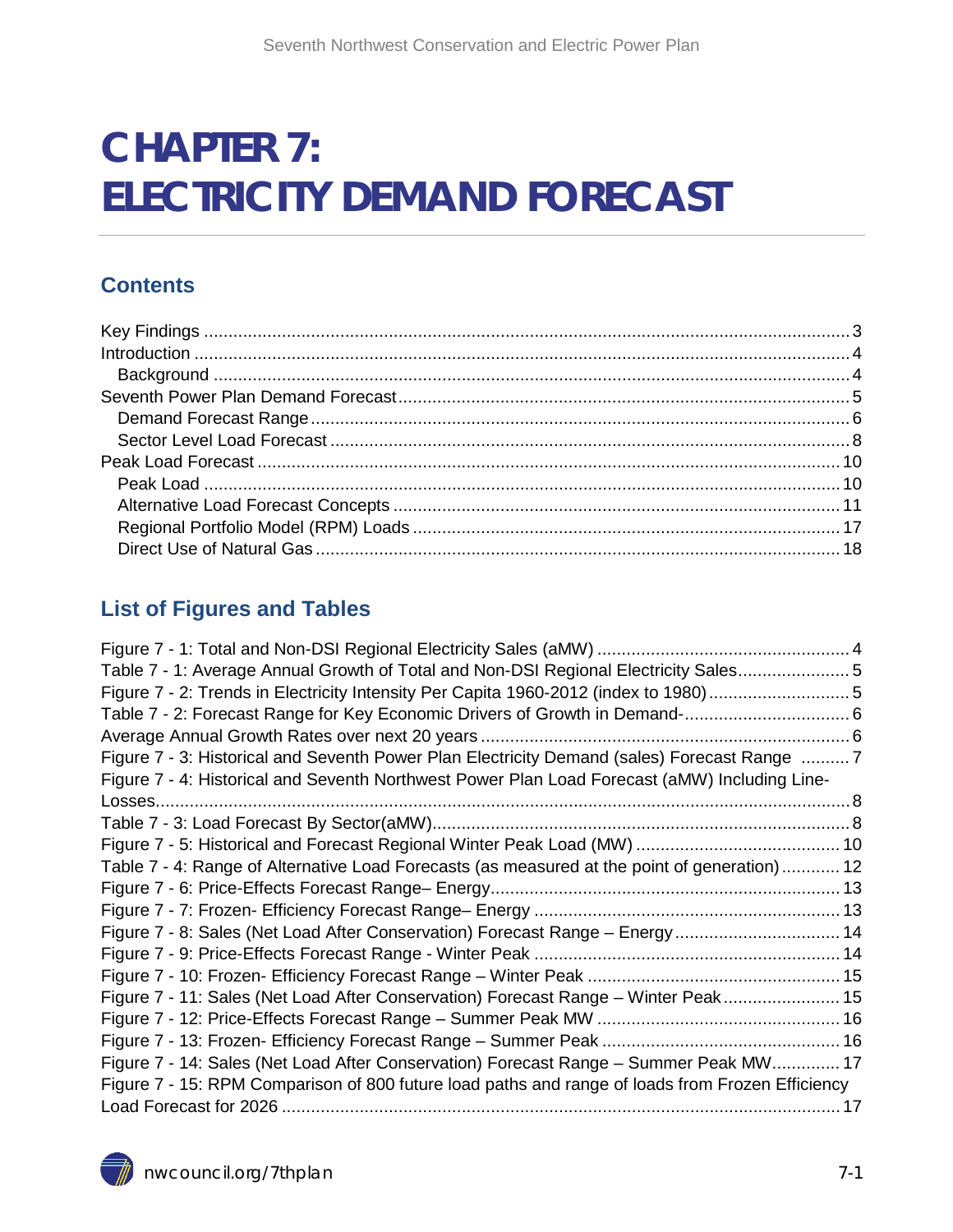Throughout this chapter the demand forecast is presented as a range. This is done to reinforce the fact that the future is uncertain. The Council's planning process does not use a single deterministic future to drive the analysis. Rather, the stochastic variation introduced in the Regional Portfolio Model tests a wide range of future uncertainties in load, fuel prices etc.

**The forecast for the Bonneville Power Administration's load and resource obligations is presented in Chapter 5**.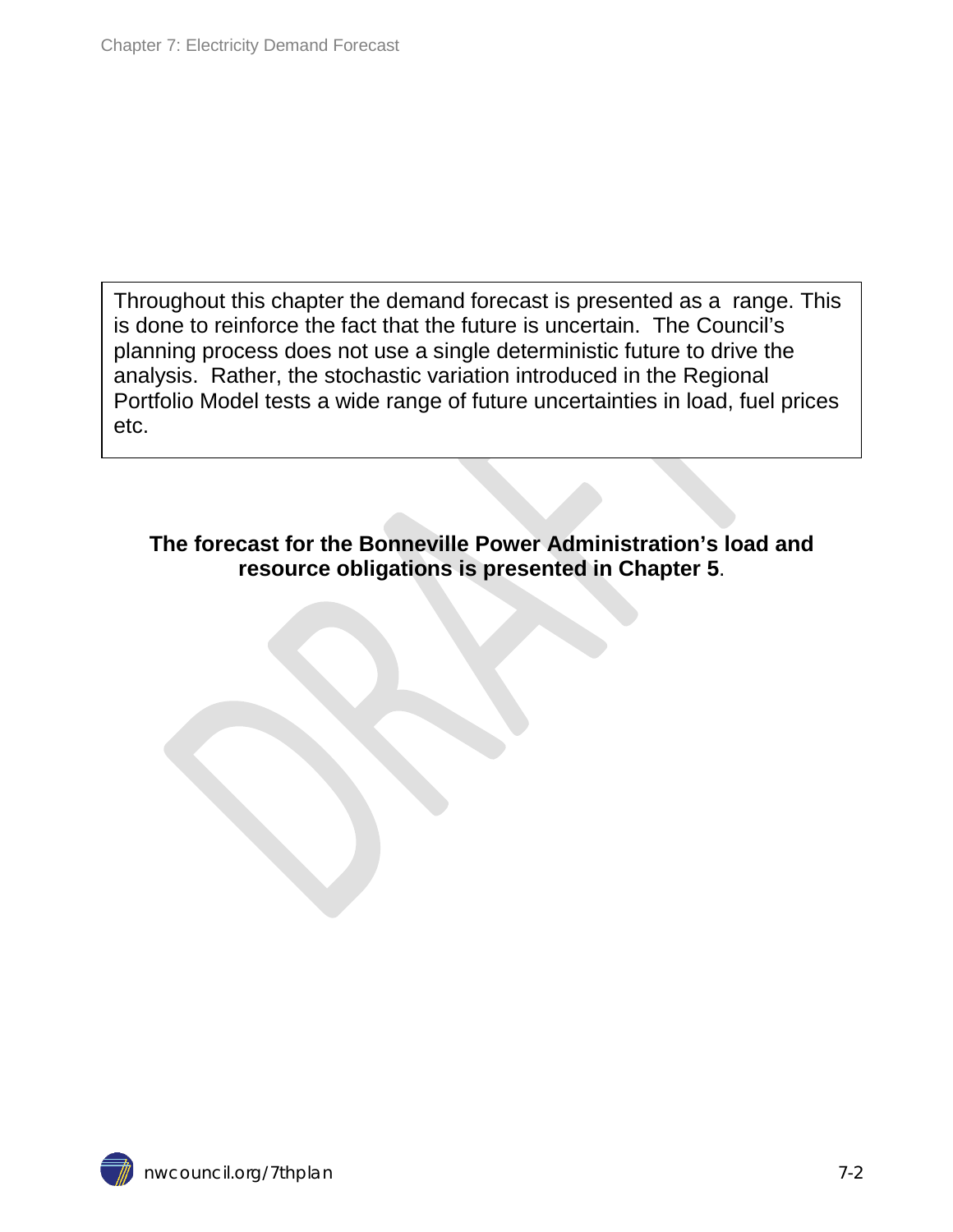# <span id="page-2-0"></span>KEY FINDINGS

Pacific Northwest consumers used 19,400 average megawatts or 170 million megawatt-hours of electricity in 2013. Without development of conservation beyond that projected to result from changes in retail electricity prices, the Council forecasts regional electricity demand will grow between 21,000 and 24,000 average megawatts by 2035. [1](#page-0-0) Regional demand is expected to increase by 2,200 to 4,800 average megawatts from 2015 to 2035 with an annual increase of 110 to 240 average megawatts per year. This translates to a growth rate of 0.5 to 1.0 percent per year. The regional peak load for power, which typically occurs in winter, is forecast to grow from 30,000 to 31,000 megawatts in 2015 to 32,000 to 36,000 megawatts by 2035. This equates to an average annual growth rate of 0.4 to 0.8 percent. Cost-effective efficiency improvements identified in this Seventh Power Plan are anticipated to meet most if not all of this projected growth.

The slow pace of growth in electricity demand is unprecedented. Lower forecast growth in demand is due to projected significant improvements in federal appliance standards and to a much lesser extent, the growth in distributed generation at customer sites (e.g. roof-top solar photovoltaics [PV]. After accounting for the impact of new cost-effective conservation that should be developed over this period, the need for additional generation is forecast to be quite small compared to historical experience. While annual electricity demand is forecast to grow slowly, summer-peak demand continues to grow and may equal winter-peak demand possibly even as early as during the period of this twenty-year plan.

Unlike most of the rest of the nation, the Northwest has historically been a winter-peaking power system. However, largely due to the increased use of air conditioning, the difference between winterand summer-peak loads is forecast to shrink over time. Assuming normal weather conditions, winterpeak demand in the Seventh Power Plan is projected to grow from 30,000 to 31,000 megawatts in 2015 to around 32,000 to 36,000 megawatts by 2035. Summer-peak demand is forecast to grow faster than winter peak. Summer peak is forecast to grow from 27,000 to 28,000 megawatts in 2015 to 31,000 to 34,000 megawatts by 2035. The average annual growth rate for winter-peak demand is forecast to be 0.4 to 0.8 percent per year while the annual growth rate for summer-peak demand is forecast to grow at a slightly faster pace of 0.7 to 1.0 percent per year. As a result, by 2035 the gap between summer-peak load and winter-peak load will have narrowed considerably from about 3,000 megawatts to between 1,000 to 2000 megawatts.

<span id="page-2-1"></span> $\ddot{ }$ 

<span id="page-2-2"></span><sup>1</sup> Throughout this chapter the amount of electricity used by consumers is referred to as either electricity *demand* or *sales.*  Electricity *load* refers to the amount of electricity produced at generation facilities and includes transmission and distribution system losses.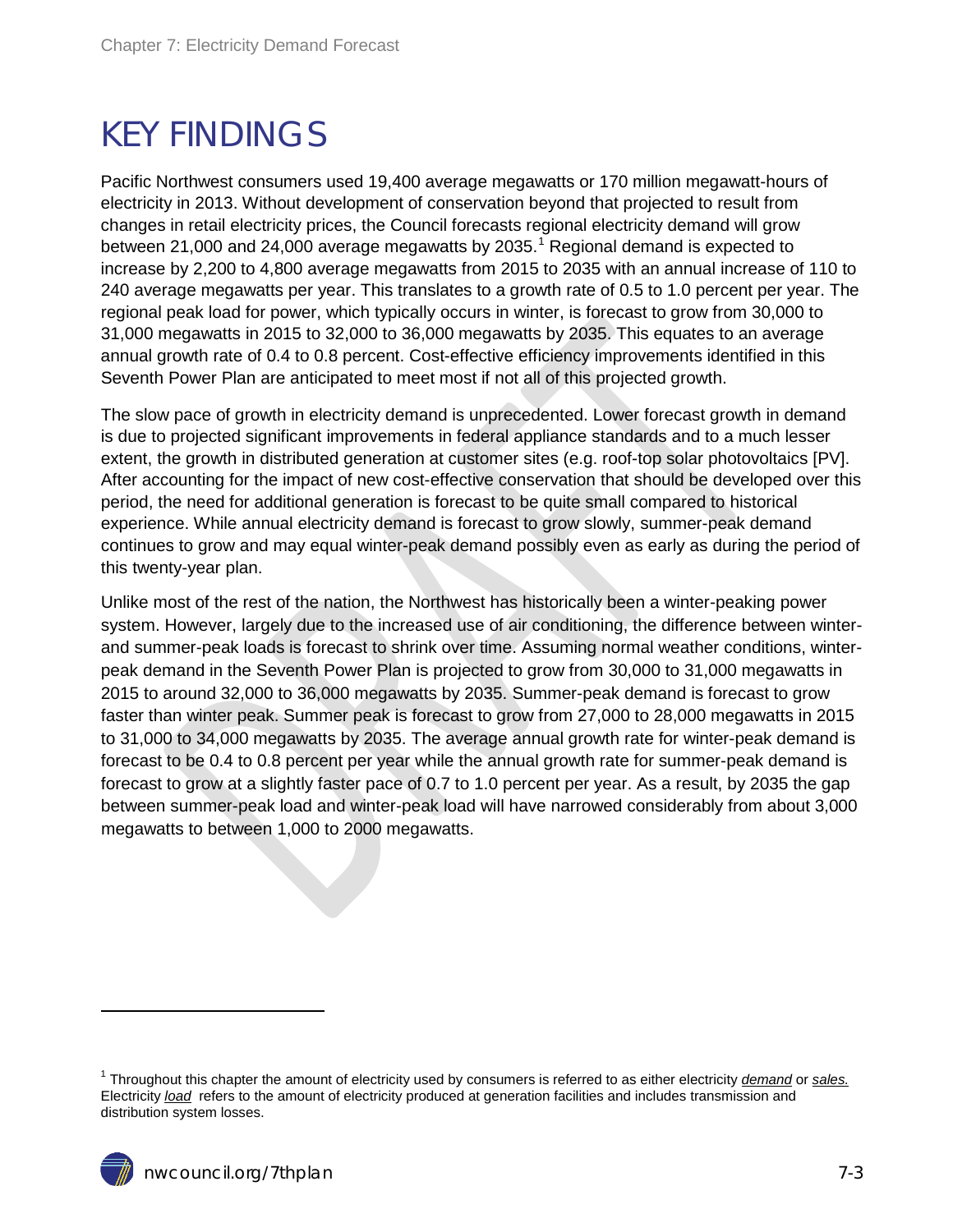# INTRODUCTION

#### <span id="page-3-0"></span>Background

It has been 32 years since the Council released its first power plan in 1983. Since then, the region's energy environment has undergone many changes. In the decade prior to the passage of the Northwest Power Act, total regional electricity demand was growing 3.5 percent per year. Demand growth, excluding the direct service industries or DSIs (i.e., the aluminum and chemical companies directly served by Bonneville), grew at an annual rate of 4.3 percent. In 1970 regional demand was about 11,000 average megawatts and during that decade demand grew by nearly 4,700 average megawatts. As shown in Figure 7 - 1, during the 1980's, the pace of demand growth slowed significantly. Nevertheless, electricity demand continued to grow at about 1.5 percent per year, totaling about 2,300 average megawatts over the decade. In the 1990's another 2,000 average megawatts was added to the regional demand, resulting in a growth rate of 1.1 percent annually in the last decade of the 20th century. However, since 2000 regional electricity demand has actually declined. As a result of the West Coast energy crisis of 2000-2001 and the recession of 2001-2002, regional demand decreased by 3,700 average megawatts between 2000 and 2001. A significant factor for reduction in demand was the closure of many of the industrial plants served by the Bonneville Power Administration (i.e., the Direct Service Industries). Regional demand for electricity in the Northwest has still not returned to the level experienced in 2000 prior to the West Coast energy crisis. As can be seen in Figure 7 - 1, 2013 regional electricity demand (i.e. sales) were still below the sales in 2000.

<span id="page-3-1"></span>

Figure 7 - 1: Total and Non-DSI Regional Electricity Sales (aMW)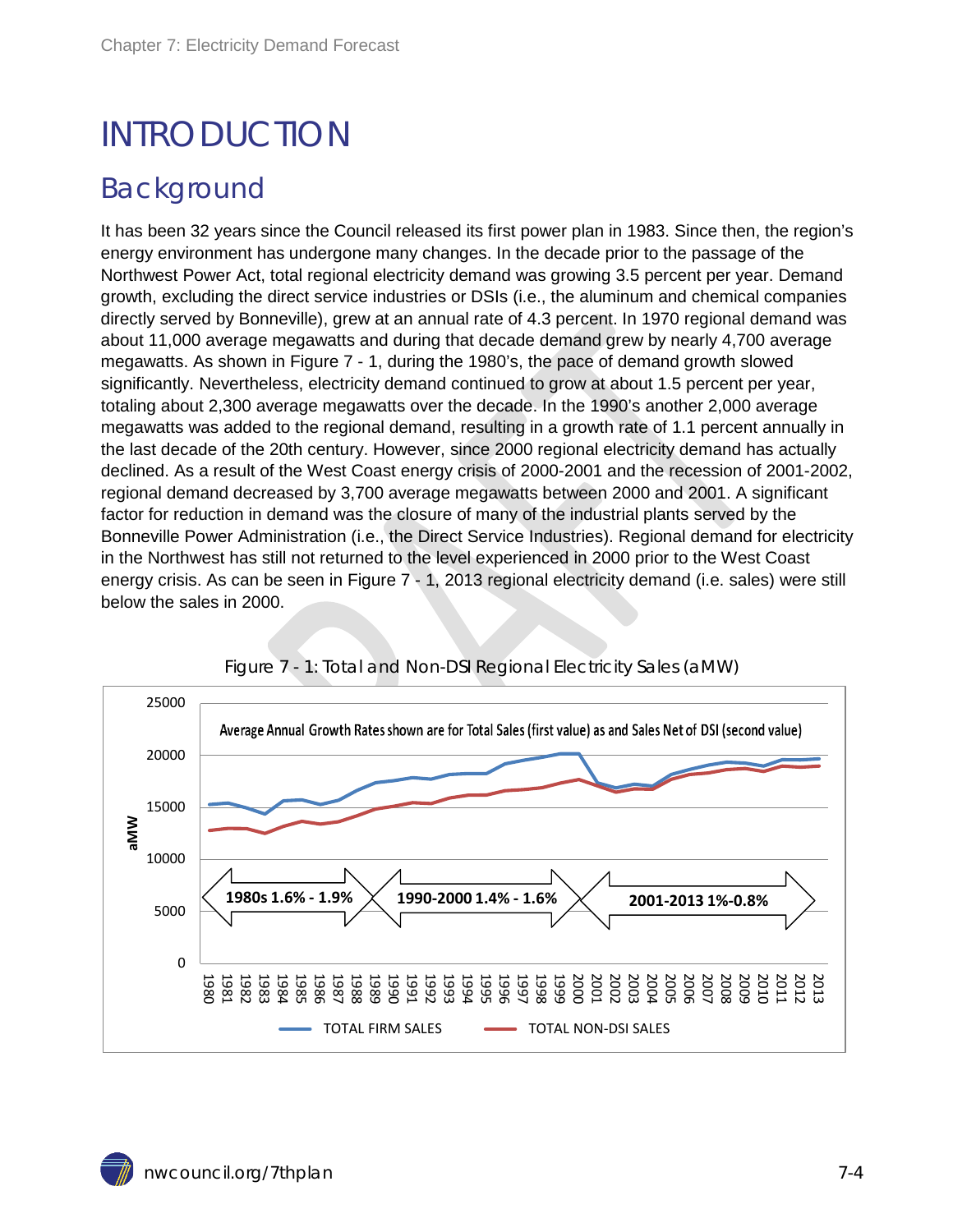| <b>Annual Growth</b> | <b>Total Sales</b> | Non DSI |
|----------------------|--------------------|---------|
| 1970-1979            | 4.1%               | 5.2%    |
| 1980-1989            | 1.5%               | 1.7%    |
| 1990-1999            | 1.1%               | 1.5%    |
| 2000-2007            | $-0.8%$            | 0.5%    |
| 2007-2013            | $0.5\%$            | 0.6%    |

<span id="page-4-1"></span>Table 7 - 1: Average Annual Growth of Total and Non-DSI Regional Electricity Sales

The dramatic decrease in electricity demand over roughly the last four decades shown in Table 7 - 1 was not due to a slowdown in economic growth in the region. The region added more population and more jobs between 1980 and 2000 than it did between 1960 and 1980. The decrease in demand was the result of a move to less electricity-intensive activities and improvements in energy efficiency. As shown in Figure 7 - 2, in the Pacific Northwest, electric intensity in terms of use per capita increased between 1980 and 1990, but has been declining since 1990. This shift reflects industry changes in the region (e.g., the significant drop in electricity intensity per capita between 2000 and 2001 was due to the closure of many of the DSIs), increasing electricity prices, decreases in the market share of electric space and water heating and regional and national conservation efforts.

<span id="page-4-2"></span>



### <span id="page-4-0"></span>SEVENTH POWER PLAN DEMAND FORECAST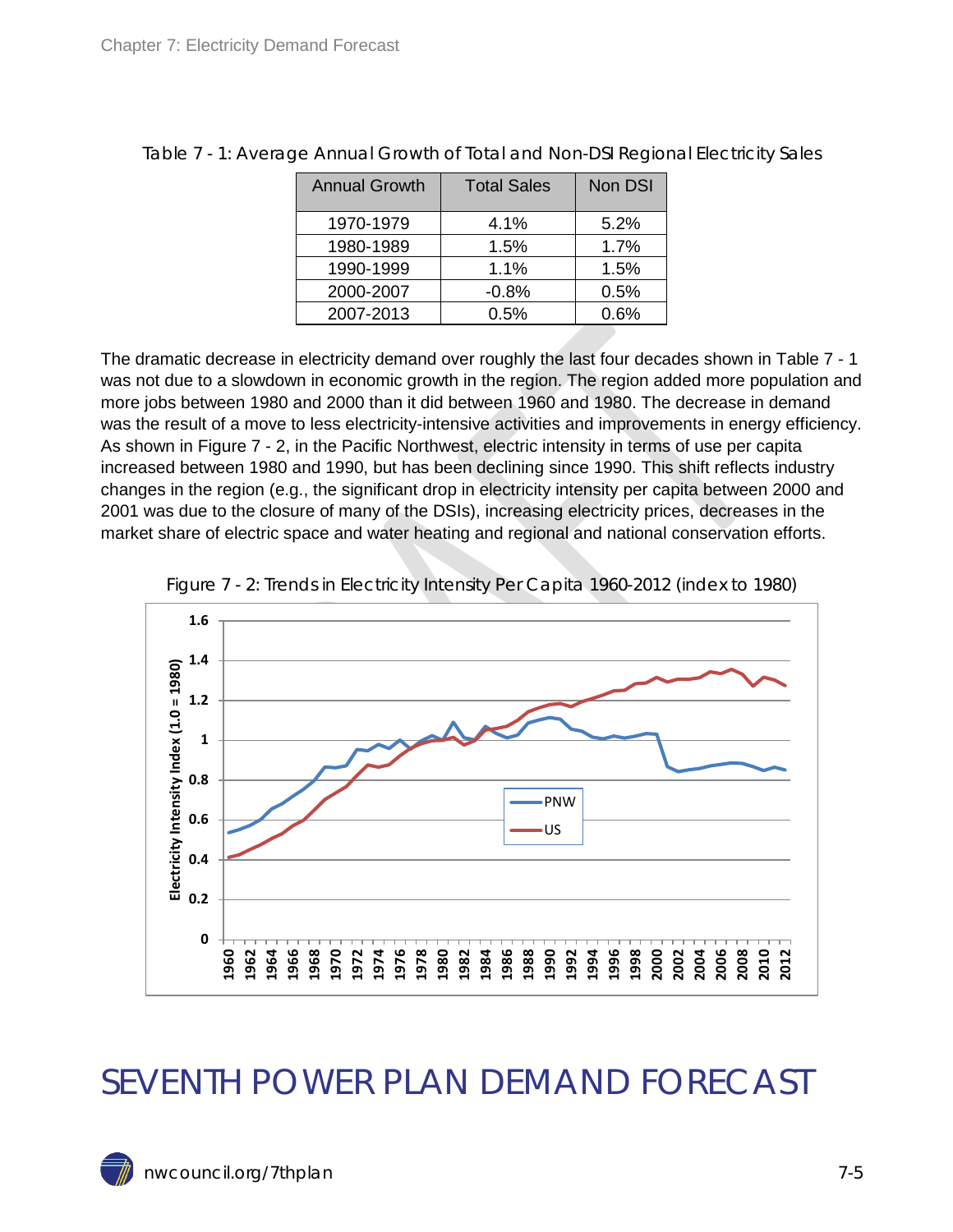The Pacific Northwest consumed 19,600 average megawatts or 172 million megawatt-hours of electricity in 2013. Without the development of conservation beyond that projected to result from changes in retail electricity prices, the Council forecasts regional electricity demand to grow to 21,000 to 24,000 average megawatts by 2035. After accounting for distribution and transmission system losses, regional loads, measured at the generation site, are expected to increase by 2,200 to 4,800 average megawatts between years 2015 and 2035. This translates to an average increase of 110 to 240 average megawatts per year or a growth rate of 0.5 to 1.0 percent per year. The regional peak load for power, which typically occurs in winter, is forecast to grow from 30,000 to 31,000 megawatts in 2015 to around 32,000 to 36,000 megawatts by 2035. This equates to an average annual growth rate of 0.4 to 0.8 percent.

Unlike most of the rest of the nation, the Northwest has historically been a winter-peaking power system. However, largely due to the increased use of air conditioning, the difference between winterand summer-peak loads is forecast to shrink over time. Assuming normal weather conditions, winterpeak demand is projected to grow from 30,000 to 31,000 megawatts in 2015 to 32,000 to 36,000 megawatts by 2035. Summer-peak demand is forecast to grow faster than Winter peak demand. Summer peak demand is forecast from 27,000 to 28,000 megawatts in 2015, to 31,000 to 34,000 megawatts by 2035. The average annual growth rate for winter-peak demand is forecast to grow at 0.4 to 0.8 percent per year while the annual growth rate for summer-peak demand is forecast to grow at a slightly faster pace of 0.7 to 1.0 percent per year. As a result, by 2035 the gap between summer-peak load and winter-peak load will have narrowed considerably from about 3,000 megawatts to 1,000 - 2000 megawatts.

### <span id="page-5-0"></span>Demand Forecast Range

Forecasting future electricity demand is difficult because there is considerable uncertainty surrounding economic growth and demographic variables (e.g. net migration), natural gas prices and other factors that significantly affect electricity demand. To evaluate the effect of these economic and fuel-price uncertainties in the Seventh Power Plan, the Council develops a range of demand forecasts. The Seventh Power Plan's low to high range is based on IHS-Global Insight's Q3 2014 range of national forecasts. IHS-Global Insight is a well-known national consulting company. To forecast electricity demand under each scenario, the Council used the economic from the IHS-Global Insight's forecast. Economic variables presented in Appendix B, show the range of values for key economic assumptions used for each scenario modeled. The resulting range for the most significant economic drivers of growth in electricity demand are shown in Table 7 - 2.

|                              | Medium case | High case | Low case |
|------------------------------|-------------|-----------|----------|
| <b>Residential Units</b>     | 1.18%       | 2.0%      | 0.08%    |
| Commercial Floor space       | 1.11%       | 2.1%      | 0.67%    |
| Industrial output (\$2012)   | 1.56%       | 2.4%      | 0.95%    |
| Agricultural output (\$2012) | 0.81%       | 2.0%      | 0.26%    |

<span id="page-5-1"></span>Table 7 - 2: Forecast Range for Key Economic Drivers of Growth in Demand-

<span id="page-5-2"></span>

| Average Annual Growth Rates over next 20 years |  |  |  |  |
|------------------------------------------------|--|--|--|--|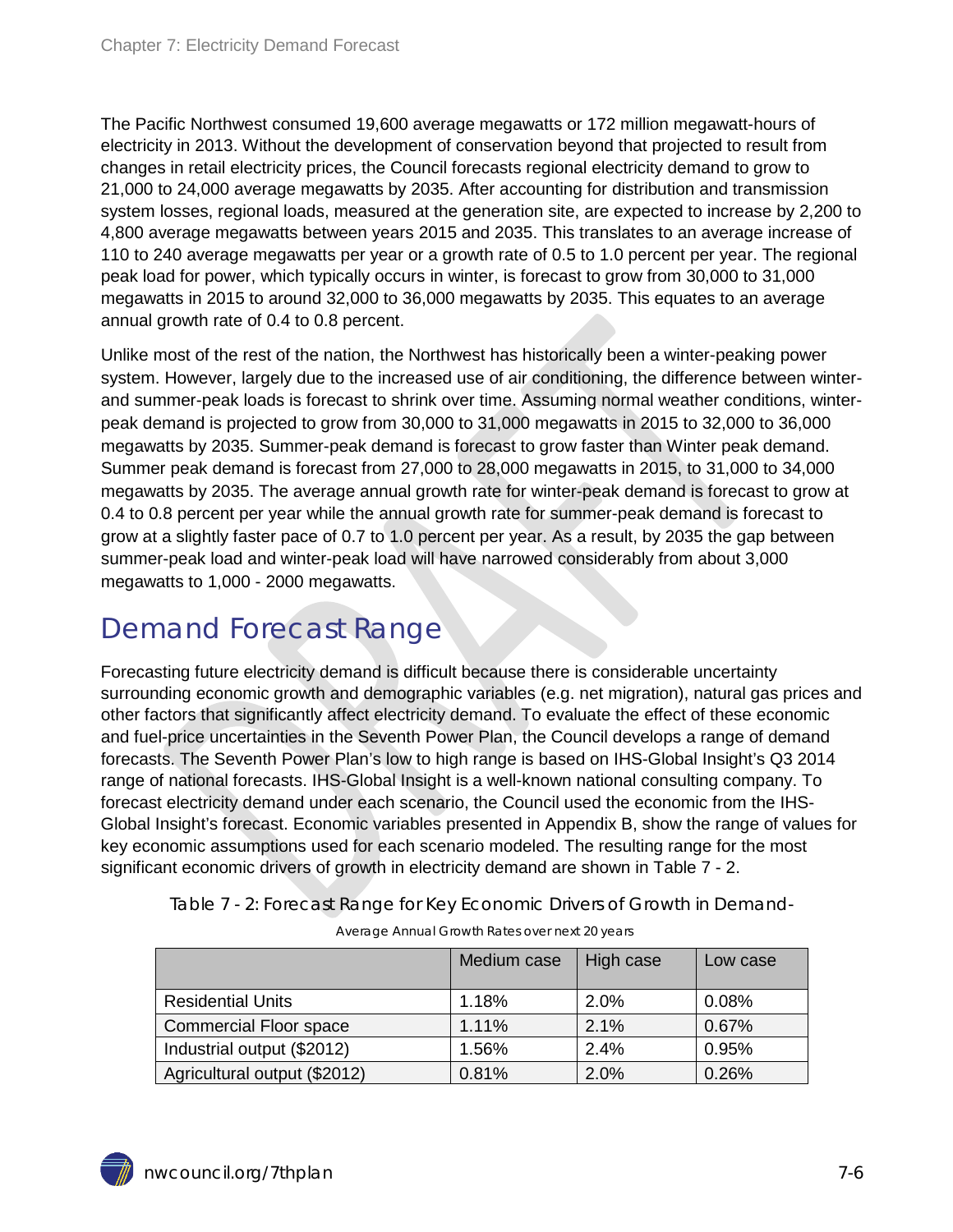Two alternative economic scenarios were developed for the Seventh Power Plan. The most likely range of economic growth is 0.6 to 1.1 percent per year. The low scenario growth rate of 0.6 percent per year reflects a prolonged recovery from the recession, and the high scenario growth rate of 1.1 percent annually reflects a more robust recovery and future growth.

Figure 7 - 3 shows the Seventh Plan electricity demand forecast range through 2035 and historical regional electricity demand since 1995. Under the low forecast, regional demand for electricity by 2030 returns to the level of regional demand prior to the West Coast energy crisis in 2000. Under the high forecast, electricity demand increases much more quickly, so that in 2020 demand is roughly equivalent to regional demand in 2000. Figure 7 - 4 shows this same information, but includes linelosses. In all of its resource planning work, Council uses loads at the point of generation, this is to properly compare options on supply and demand side (efficiency, or DR)

<span id="page-6-0"></span>



\* Demand (sales) figures include electricity use by consumers and exclude transmission and distribution losses. Load figures are measured at the point of generation (busbar).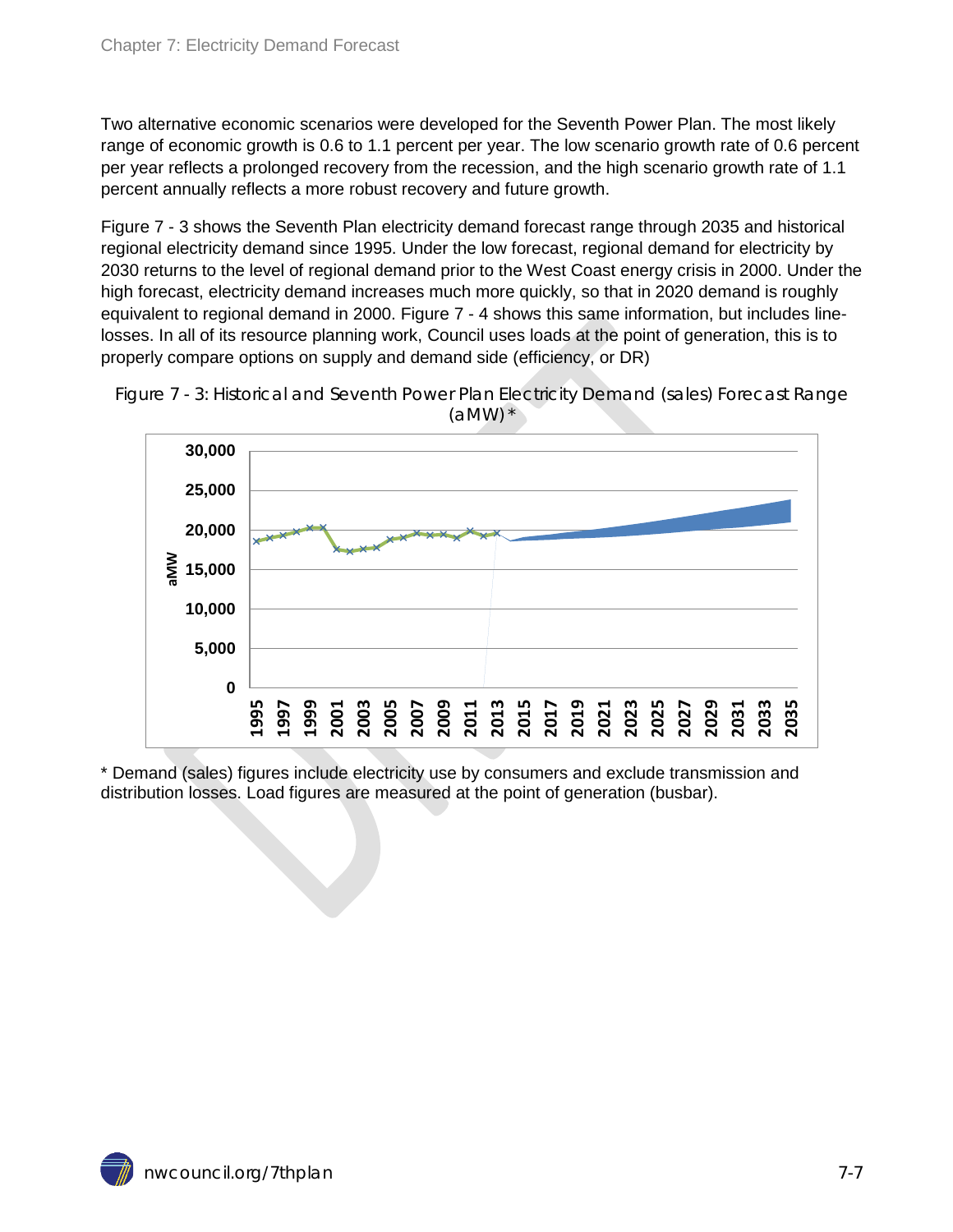

<span id="page-7-1"></span>Figure 7 - 4: Historical and Seventh Northwest Power Plan Load Forecast (aMW) Including Line-Losses

#### <span id="page-7-0"></span>Sector Level Load Forecast

The Seventh Power Plan forecasts loads to grow at an average annual rate of 0.6 to 1.1 percent during the 2015 through 2035 period. Table 7 - 3 shows the actual 2012 regional electricity loads and forecast future loads for selected years, as well as the corresponding annual growth rates. These load forecasts do not include any new conservation initiatives. Note that changes in sector level loads are shown as a range, reflecting the uncertainty inherent in forecasts. Average Annual Growth Rates (AAGR) is shown in the last column.

<span id="page-7-2"></span>

|                 | 2012  | 2020<br>2015    |                 | 2035            | AAGR 2015-2035   |
|-----------------|-------|-----------------|-----------------|-----------------|------------------|
| Residential     | 8,313 | $8,339 - 8,375$ | $8,100 - 8,400$ | $8,100 - 9,300$ | $-0.2\%$ to 0.5% |
| Commercial      | 6.377 | $6,700 - 6,900$ | $6,900 - 7,200$ | $8,000 - 8,600$ | 0.9% to 1.1%     |
| Industrial      | 5,618 | 5,400-5,700     | $5,800 - 6,300$ | $6,560 - 7,615$ | 1% to 1.5%       |
| Transportation  | 8     | $26 - 31$       | 67-147          | $162 - 623$     | 10% to 16%       |
| Street lighting | 348   | 351             | 354             | 361             | $0.1\%$          |

| Table 7 - 3: Load Forecast By Sector(aMW) |  |  |  |  |  |  |  |  |
|-------------------------------------------|--|--|--|--|--|--|--|--|
|-------------------------------------------|--|--|--|--|--|--|--|--|

From 2015 to 2035, the residential sector electricity load is forecast to grow between negative 0.2 to positive 0.5 percent per year. On average this translates to an annual reduction in residential sector loads of about 14 average megawatts to an annual increase of about 50 average megawatts each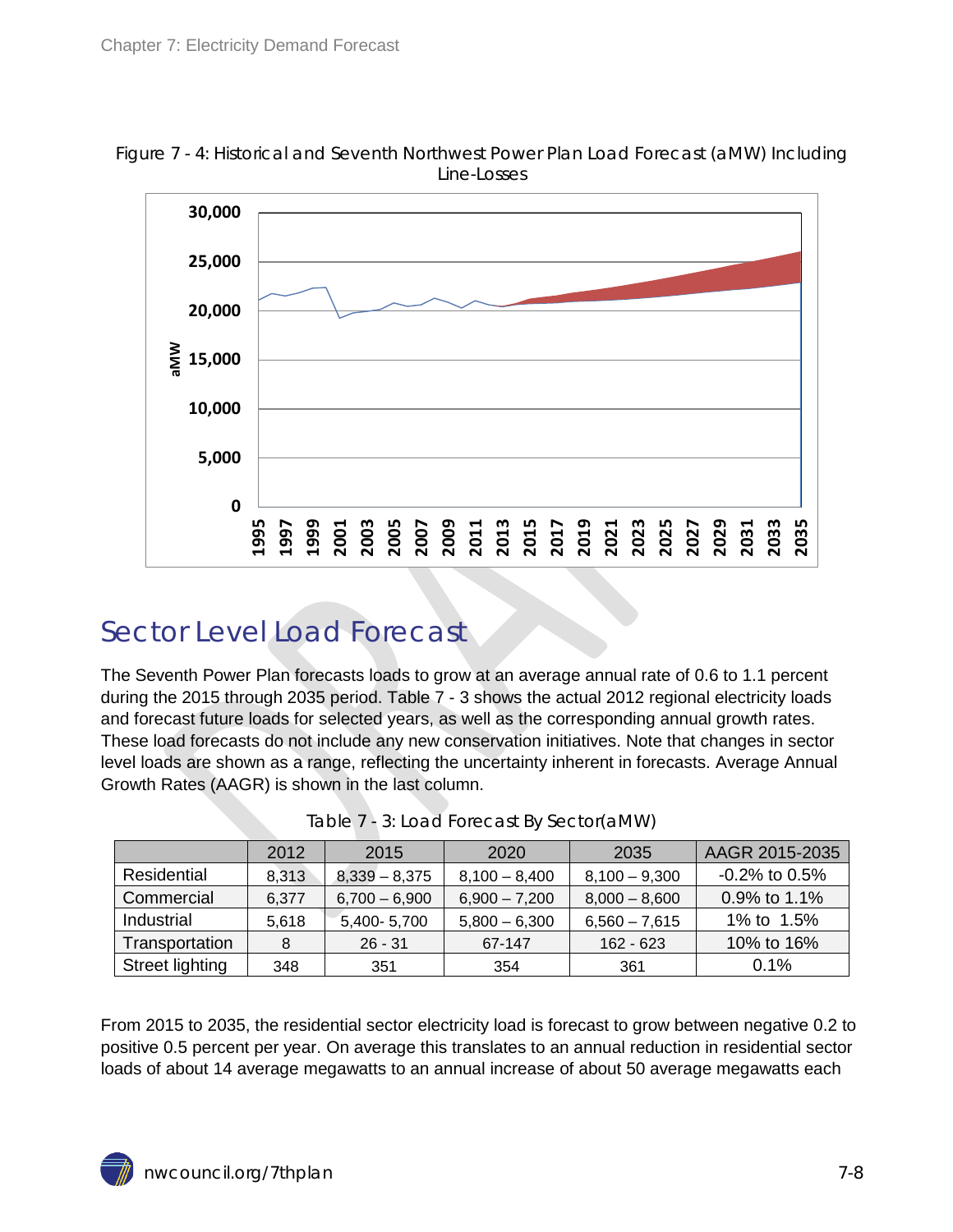year. Modest growth in the residential sector reflects substantial reductions in load due to federal standards, increased on-site solar PV generation, as well as slower growth in home electronics.

Commercial sector electricity loads are forecast to grow by 0.9 to 1.1 percent per year between 2015 and 2035. This translates to a commercial sector load increase from 6,700 to 6,900 average megawatts in 2015 to 8,000-8,600 average megawatts by 2035. The slower commercial sector load growth, compared to the Sixth Power Plan is due to the presence of federal standards, slower growth in new floor space, and greater efficiency in lighting technology, primarily from using solid state lighting (i.e., LEDs). On average, this sector adds 64 to 85 average megawatts per year to regional electricity loads.

Industrial sector loads are forecast to grow 1.0 to 1.5 percent annually. Industrial loads are forecast to grow from 5,400 to 5,700 average megawatts in 2015 to 6,500 to 7,600 average megawatts by 2035. This translates to 55 to 95 average megawatts per year. Industrial loads in the Northwest have been slow to return to levels experienced before the West Coast energy crisis. The resource-based industries (e.g. pulp and paper) are being replaced with high-tech industries. For example, one segment of the industrial sector that has experienced significant growth is that of custom data centers. Although these businesses do not manufacture a tangible product, they are typically classified as industrial customers because of the amount of electricity they use. The Council's estimates show that there are currently 350 to 450 average megawatts of connected load for these businesses. Loads from these data centers are forecast to increase to 400 and 900 megawatts by 2035.

In the Seventh Power Plan, Direct Service Industries (DSI) load is assumed to be around 700-800 average megawatts for the forecast period. Although the portion of Alcoa's Wenatchee aluminum smelter that is served from non-Bonneville sources is not technically a DSI (it is not served by Bonneville), that load is included in the DSI category in the Seventh Power Plan to permit comparison with prior plans.

Electricity load from the transportation sector is expected to grow substantially as the number of plug-in electric (all electric or hybrid electric) vehicles increases. The Council's Seventh Power Plan projects loads in this sector to increase from 8 average megawatts in 2015, to 160-620 average megawatts by 2035.

Distributed solar or "rooftop solar" using photovoltaic (PV) panels is a relatively new entry into the energy market in the Northwest. Deep declines in PV module prices, availability of third-party financing and other financial incentives have resulted in significant increases in the installation of these distributed generators during the past five years. The Council estimates that by 2015 there will be over 110 average megawatts of Alternating Current (AC) nameplate capacity installed in the region, generating the equivalent of about 17 to 18 average megawatts of energy and providing about 18 MW of summer peak load reduction.<sup>[2](#page-2-2)</sup> In the Seventh Power Plan, the Council has incorporated the impact of market-driven rooftop solar power generation into its long term forecast

 $\ddot{ }$ 

<span id="page-8-0"></span> $2$  For a more detail discussion of sector-level sales and loads please see Appendix E. Council staff is currently reexamining peak impact of the installed PV.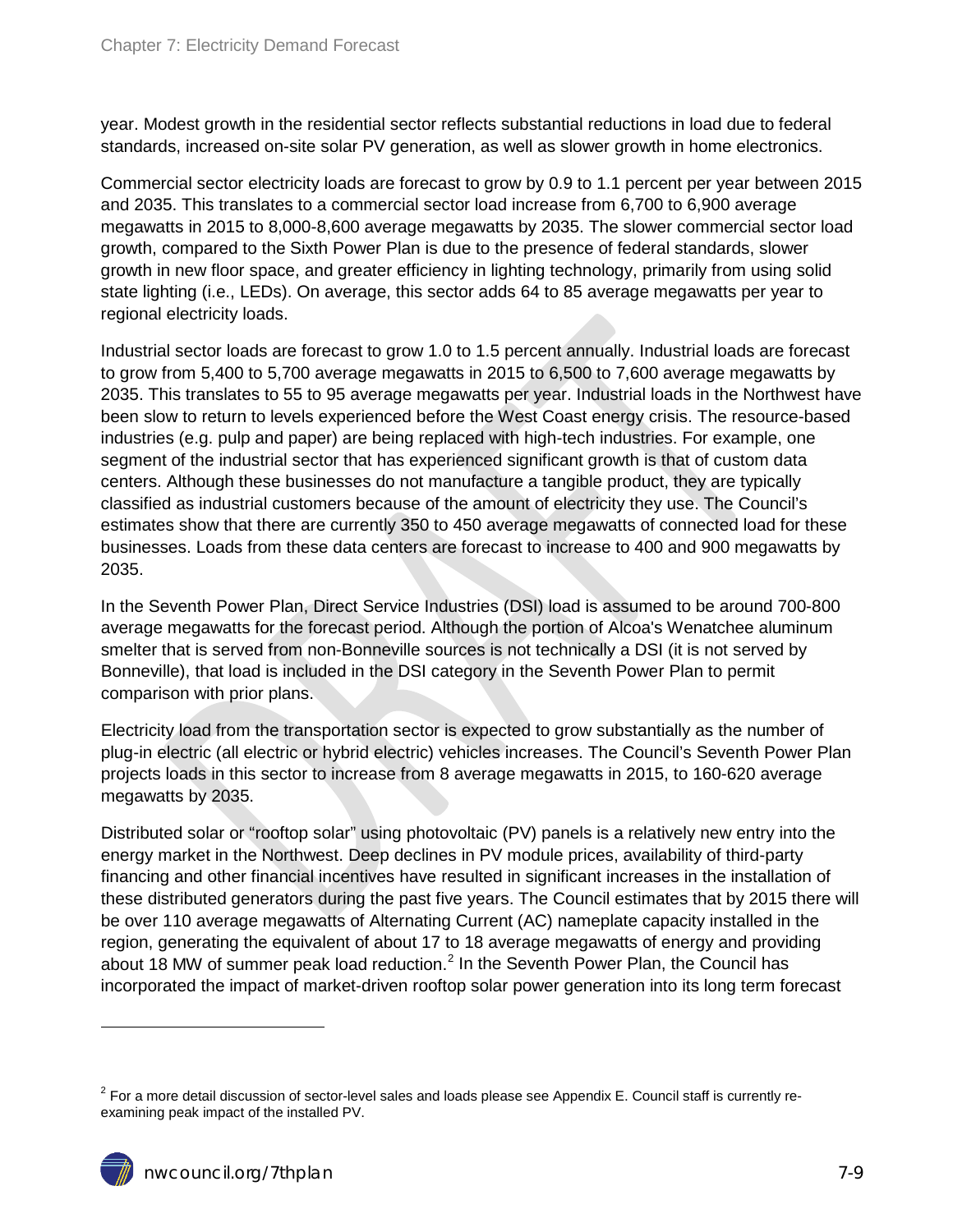model. Therefore, the load forecasts shown for each sector are net of the on-site generation from solar PV. The contribution to system average and system peak from solar PV installs is estimated taking into account coincident factors of mapped solar generation and system load. System average monthly energy and monthly peak loads include the contribution from market-driven rooftop solar PV. The Council projects that by 2035, generation from rooftop solar units could be over 100 average megawatts, with installed capacity of over 500 MW (AC).

A more detailed discussion of rooftop solar PV generation appears in Appendix E- Demand Forecast.

# <span id="page-9-0"></span>PEAK LOAD FORECAST

#### <span id="page-9-1"></span>Peak Load

The regional peak load for power, which has historically occurred in winter, is expected to grow at an average annual growth rate of 0.4 to 0.8 percent from 30,000 to 31,000 megawatts in 2015 to 32,000 to 36,000 megawatts by 2035. Assuming historical normal temperatures, the region is expected to remain a winter-peaking system, although summer peaks are expected to grow faster than winter peaks, significantly narrowing the gap between summer-peak load and winter-peak load. By the end of the forecast period the difference between summer and winter peak is forecast to range from 1,000 to 2,000 megawatts. Summer peaks are projected to grow from 27,000 to 28,000 megawatts in 2015 to 31,000 to 34,000 megawatts in 2035.

The forecast for regional peak load assumes normal weather conditions. There are no assumptions regarding temperature changes incorporated in the Seventh Power Plan's load forecast. Climate change sensitivity analysis, discussed in Appendix M, projects that there could be an additional 4,000 megawatts of summer peak load added by 2035 due to climate change. Figure 7 - 5 shows estimated actual peak load for 1995-2012, as well as the forecasted peak load range for 2013-2035.

<span id="page-9-2"></span>

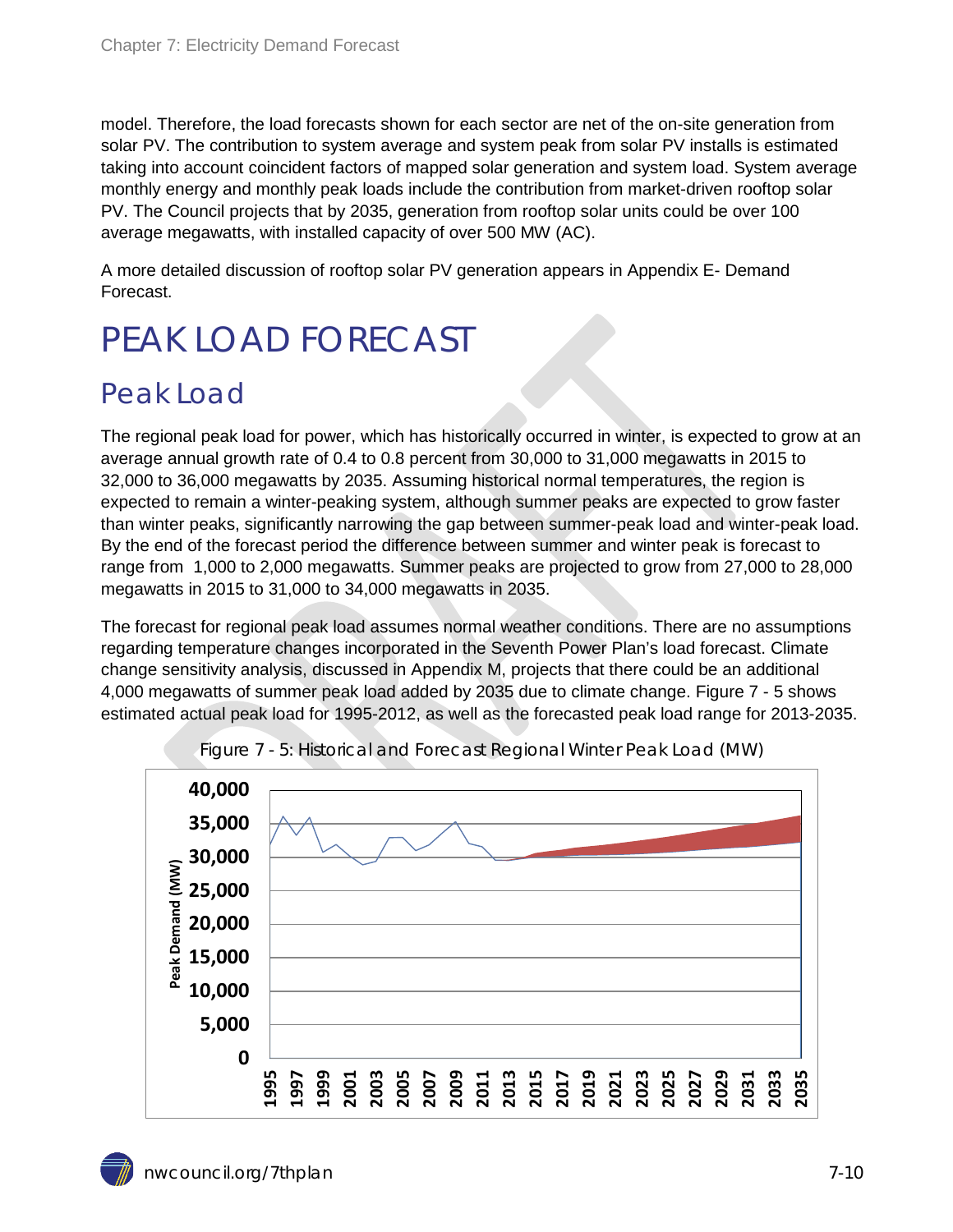#### <span id="page-10-0"></span>Alternative Load Forecast Concepts

Three different but related load forecasts are produced for use in the Council's resource planning process. The first of these forecasts is called a "price-effect" demand forecast, which is the forecast that has been presented up to this point. The price-effect forecast is the official demand forecast required by the Northwest Power Act.

The price-effect demand forecast reflects customers' choices in response to electricity and fuel prices and technology costs, without any new conservation resources. However, expected savings from existing and approved codes and standards are incorporated in the price-effect forecast, consequently reducing the forecast and removing the potential from the new conservation supply curves.

To eliminate double-counting the conservation potential, the load-forecasting model produces another long-term forecast, labeled Frozen-Efficiency forecast.

**Frozen-Efficiency (FE) demand forecast,** assumes that the efficiency level is fixed or frozen at the base year of the plan (in the case of the  $7<sup>th</sup>$  Plan, base year is 2015). For example, if a new refrigerator in 2015 uses 300 kilowatt hours of electricity per year, in the FE forecast this level of consumption is held constant over the planning horizon. However, if there is a known federal standard that takes effect at a future point in time (e.g., 2022), which is expected to lower the electricity consumption of a new refrigerator to 250 kilowatt hours per year then post-2022 a new refrigerator's consumption is reduced to this new lower level in the FE demand forecast. In this way, the difference in consumption, 50 kilowatt hours, is treated as a reduction in demand rather than considered as a future conservation potential. This forecast approach attempts to eliminate the double-counting of conservation savings, since estimates of remaining conservation potential use the same baseline consumption as the demand forecast. That is, the frozen technical-efficiency levels are the conservation supply model's starting point. Frozen-efficiency load forecasts are inputs to the Regional Portfolio Model for use in resource strategy analysis.

Once the Council adopts a resource strategy for the Seventh Plan including regional conservation goals, a third demand forecast is produced. This forecast, referred to as the **Sales Forecast** is the Frozen Efficiency forecast net of cost-effective conservation resource savings contained in the Plan's resource strategy**.** The Sales Forecast represents the expected sales of electricity after all cost-effective conservation has been achieved**[3](#page-8-0)** . It incorporates the effects of electricity prices and the cost-effective conservation resources that are selected by the Regional Portfolio Model. The sales forecast captures both price-effects and potential "take-back" effects (increased use in response to the lower electricity bills as efficiency increases). It should be pointed out that although the label for this forecast is "sales," it is presented at both the consumer's meter and at the generator site by including transmission and distribution system losses.

 $\ddot{ }$ 

 $3$  The "sales" forecast, as well as price-effect and frozen efficiency, can be measured at a consumer or generator site (which would include transmission and distribution losses). Demand is measured at the customer site while load is measured at the generator site.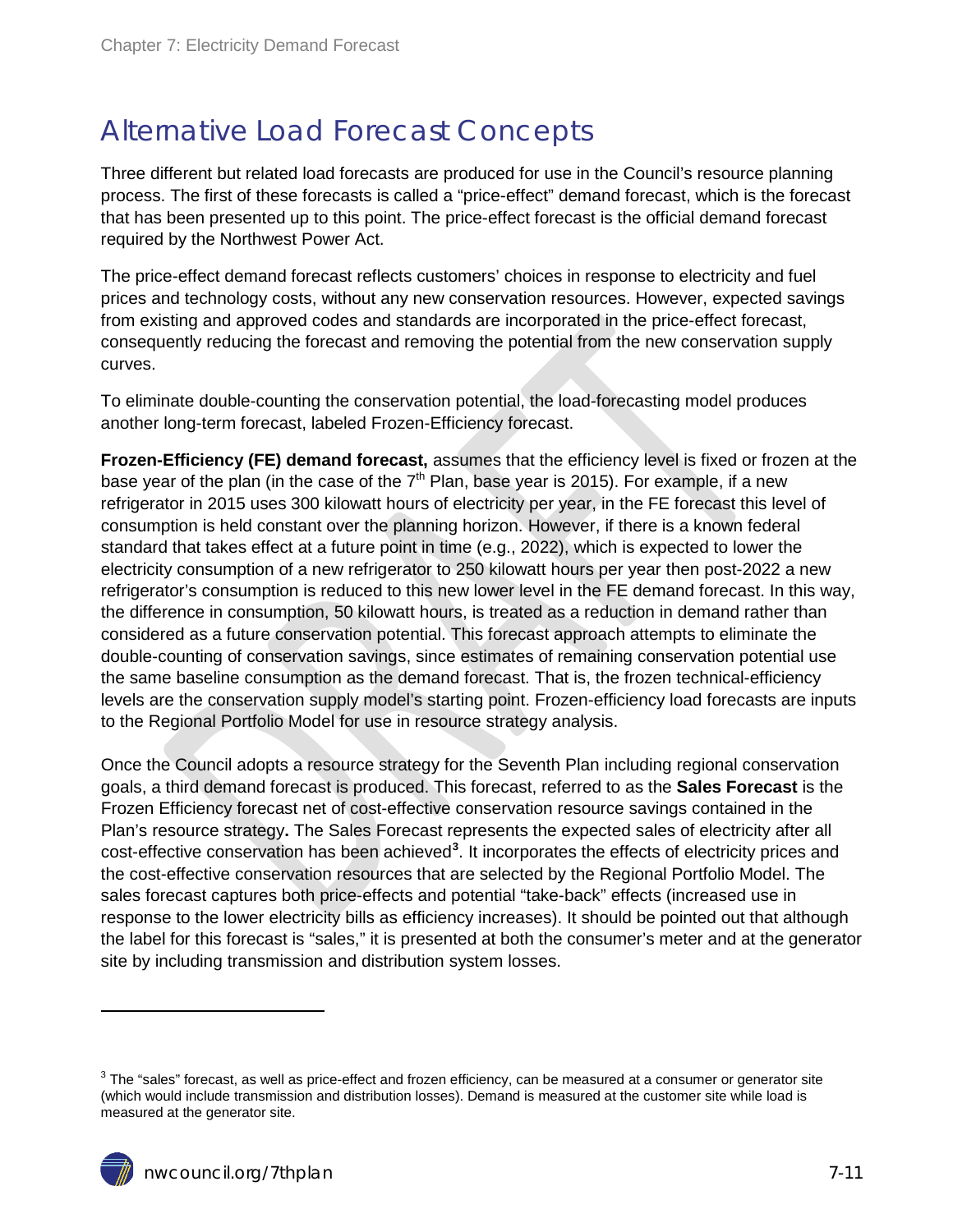The difference between the Price-Effect and Frozen-Efficiency forecasts is relatively small. The Frozen-Efficiency forecast is typically slightly higher than the Price-Effect forecast. For the Seventh Power Plan the two forecasts differ by 60 to 600 average megawatts by 2035 depending on the underlying economic growth scenario. The following table and graphs present a comparison of these forecasts.

|                  |              |          |        |        |        |        |        | AAGR          |
|------------------|--------------|----------|--------|--------|--------|--------|--------|---------------|
|                  | Forecast     | Scenario | 2016   | 2021   | 2026   | 2031   | 2035   | 2016-<br>2035 |
|                  |              |          |        |        |        |        |        |               |
| Energy (aMW)     | Price-effect | Low      | 20,783 | 21,115 | 21,640 | 22,264 | 22,916 | 0.5%          |
| Energy (aMW)     | Price-effect | High     | 21,427 | 22,395 | 23,592 | 24,933 | 26,073 | 1.0%          |
| Energy (aMW)     | FE.          | Low      | 20,781 | 21,117 | 21,654 | 22,301 | 22,976 | 0.5%          |
| Energy (aMW)     | FE.          | High     | 21,436 | 22,466 | 23,776 | 25,292 | 26,620 | 1.1%          |
| Energy (aMW)     | Sales        | Low      | 20,611 | 19,720 | 18,603 | 18,184 | 18,632 | $-0.5%$       |
| Energy (aMW)     | <b>Sales</b> | High     | 21,257 | 21,006 | 20,554 | 20,869 | 21,909 | 0.2%          |
|                  |              |          |        |        |        |        |        |               |
| Winter Peak (MW) | Price-effect | Low      | 30,122 | 30,425 | 30,917 | 31,574 | 32,288 | 0.4%          |
| Winter Peak (MW) | Price-effect | High     | 30,920 | 32,051 | 33,381 | 34,915 | 36,278 | 0.8%          |
| Winter Peak (MW) | FÈ.          | Low      | 30,119 | 30,435 | 30,953 | 31,656 | 32,417 | 0.4%          |
| Winter Peak (MW) | FE.          | High     | 30,935 | 32,168 | 33,680 | 35,492 | 37,143 | 1.0%          |
| Winter Peak (MW) | <b>Sales</b> | Low      | 29,651 | 27,552 | 24,827 | 23,441 | 23,755 | $-1.2%$       |
| Winter Peak (MW) | <b>Sales</b> | High     | 30,083 | 28,083 | 26,139 | 25,596 | 26,682 | $-0.6%$       |
|                  |              |          |        |        |        |        |        |               |
| Summer Peak (MW) | Price-effect | Low      | 27,168 | 27,720 | 28,614 | 29,745 | 30,929 | 0.7%          |
| Summer Peak (MW) | Price-effect | High     | 28,048 | 29,280 | 30,818 | 32,622 | 34,240 | 1.1%          |
| Summer Peak (MW) | FE.          | Low      | 27,161 | 27,713 | 28,623 | 29,781 | 30,988 | 0.7%          |
| Summer Peak (MW) | FE.          | High     | 28,065 | 29,415 | 31,172 | 33,311 | 35,284 | 1.2%          |
| Summer Peak (MW) | Sales        | Low      | 26,818 | 25,893 | 24,825 | 24,708 | 25,642 | $-0.2%$       |
| Summer Peak (MW) | Sales        | High     | 27,383 | 26,504 | 26,154 | 26,857 | 28,485 | 0.2%          |

<span id="page-11-0"></span>Table 7 - 4: Range of Alternative Load Forecasts (as measured at the point of generation)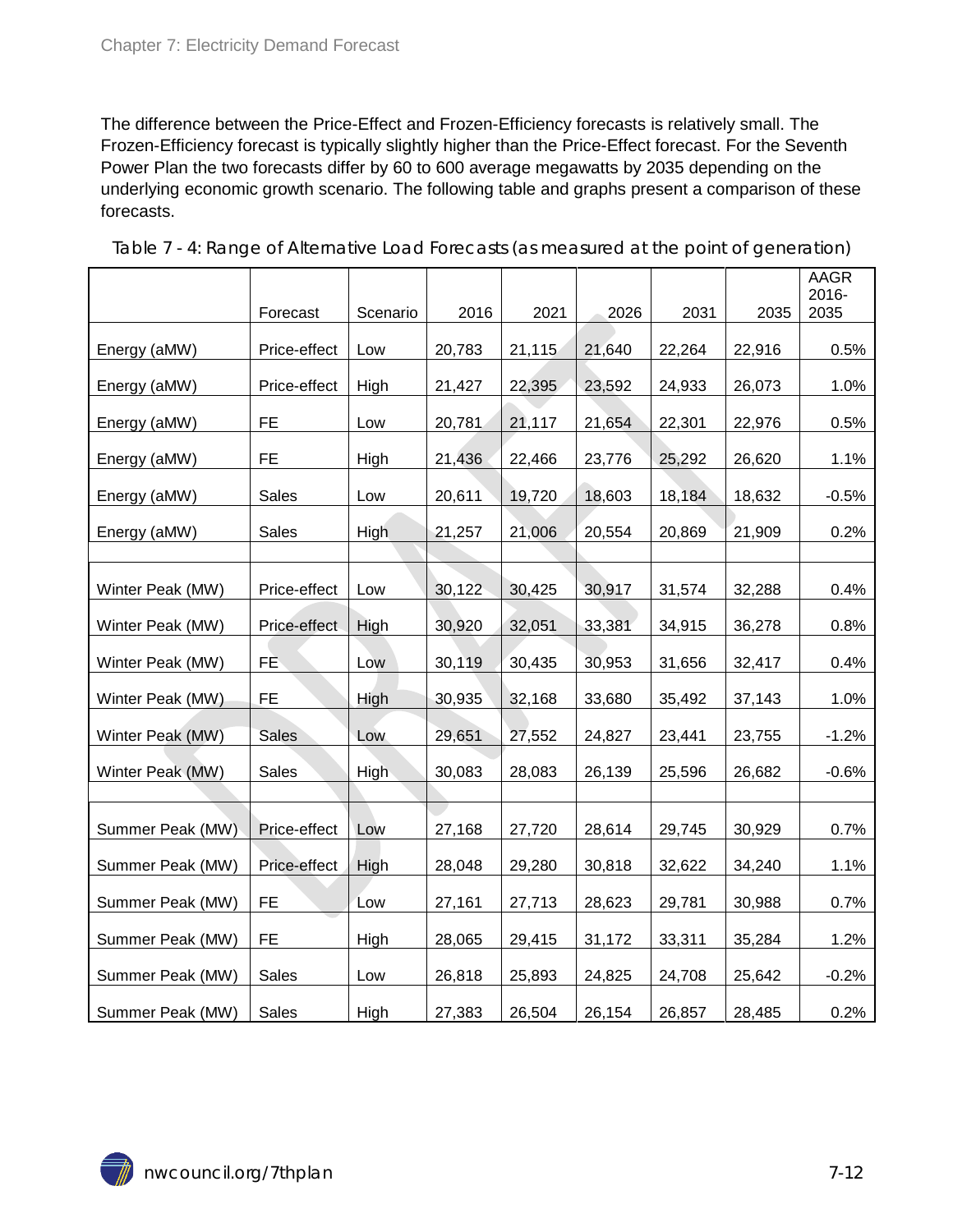<span id="page-12-0"></span>

Figure 7 - 6: Price-Effects Forecast Range– Energy



<span id="page-12-1"></span>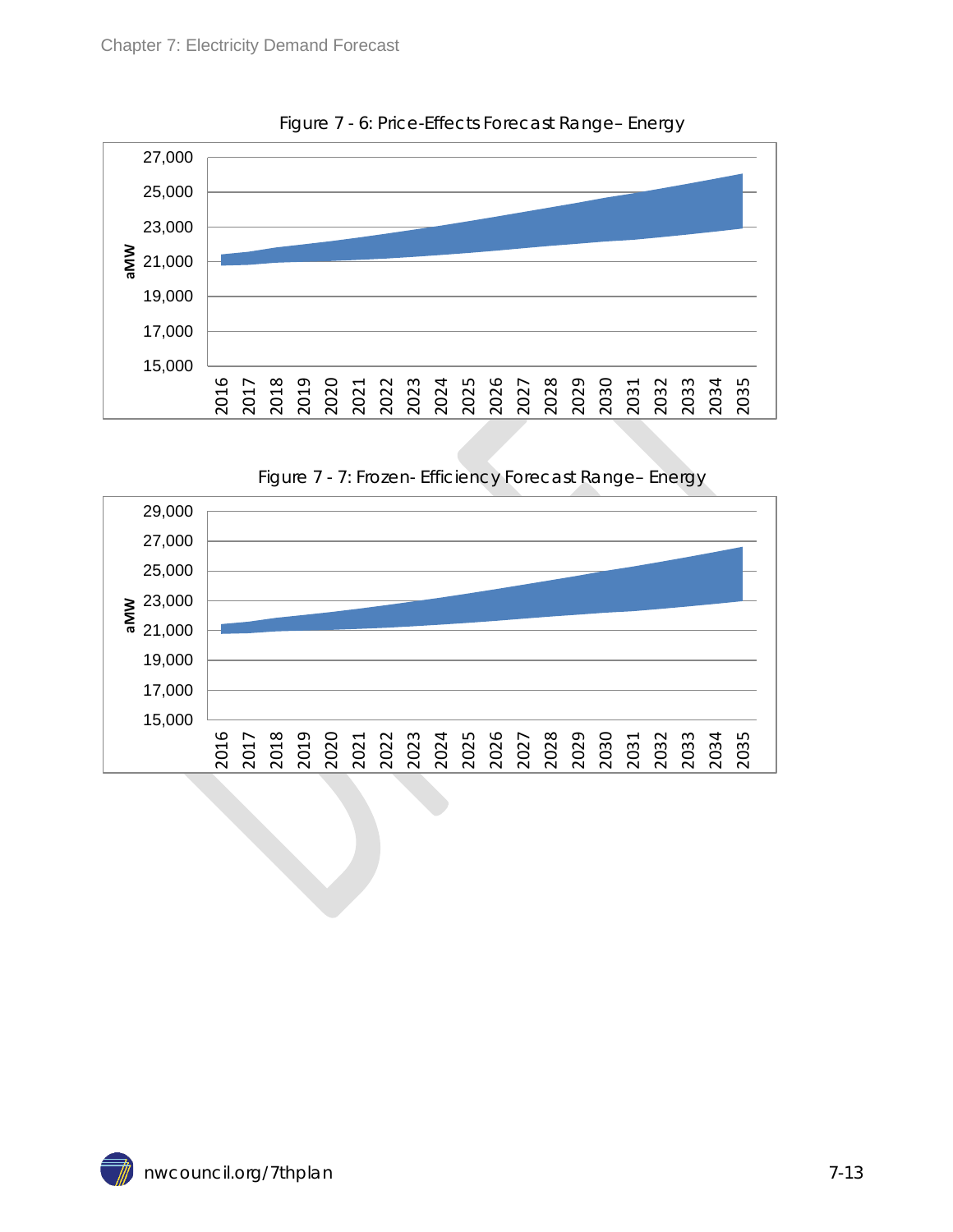<span id="page-13-0"></span>

Figure 7 - 8: Sales (Net Load After Conservation) Forecast Range – Energy

Figure 7 - 9: Price-Effects Forecast Range - Winter Peak

<span id="page-13-1"></span>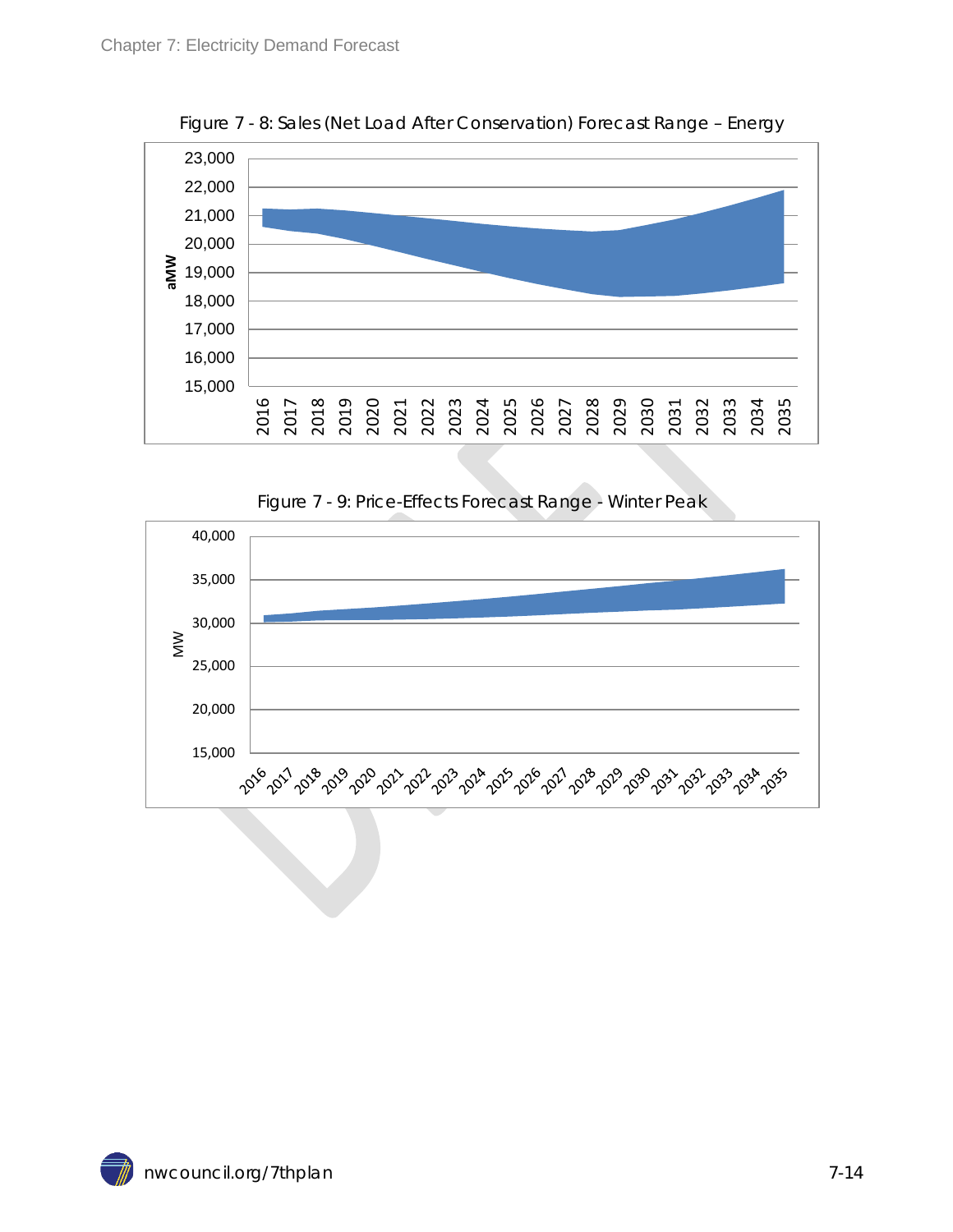<span id="page-14-0"></span>

Figure 7 - 10: Frozen- Efficiency Forecast Range – Winter Peak

Figure 7 - 11: Sales (Net Load After Conservation) Forecast Range – Winter Peak

<span id="page-14-1"></span>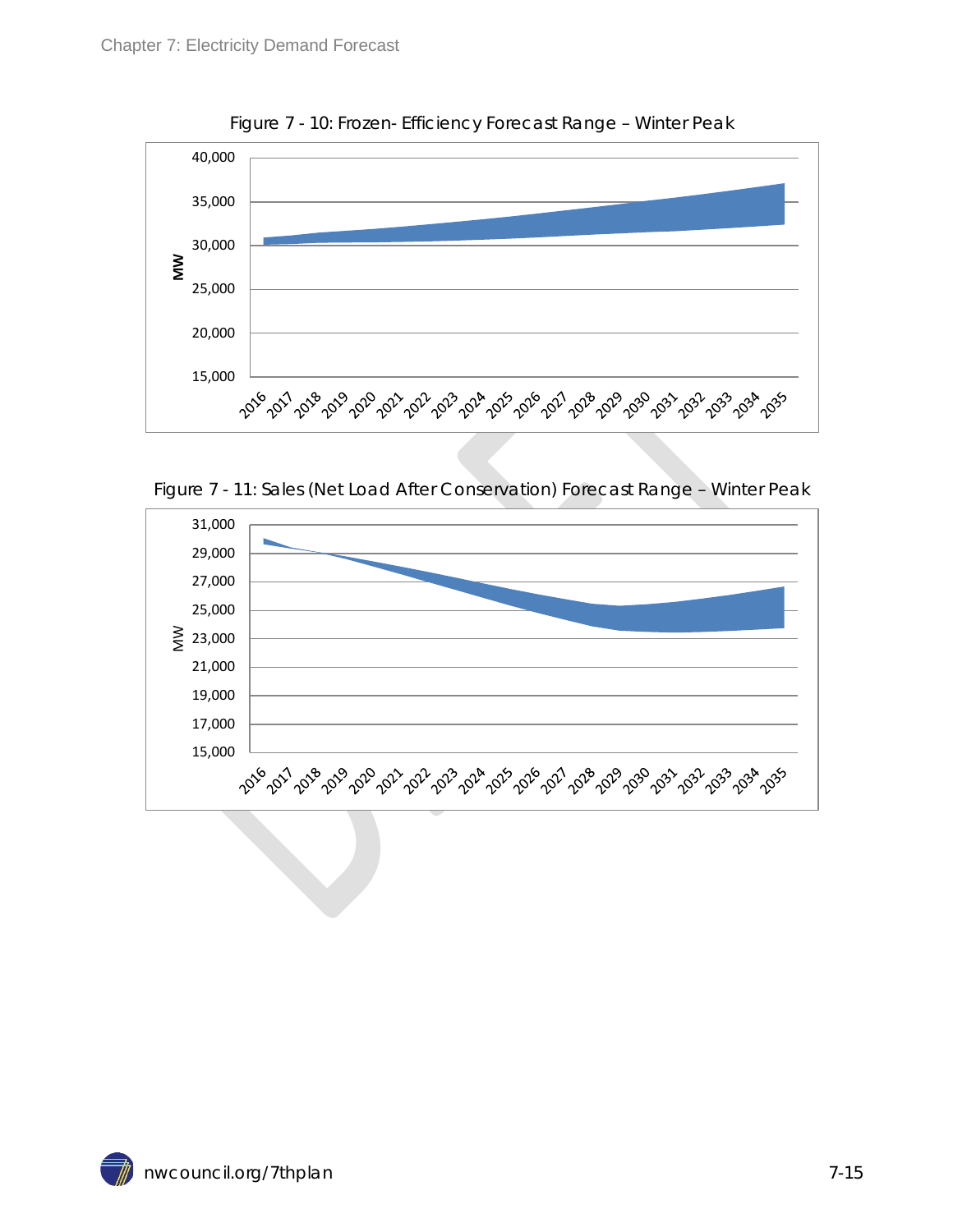<span id="page-15-0"></span>

Figure 7 - 12: Price-Effects Forecast Range – Summer Peak MW

Figure 7 - 13: Frozen- Efficiency Forecast Range – Summer Peak

<span id="page-15-1"></span>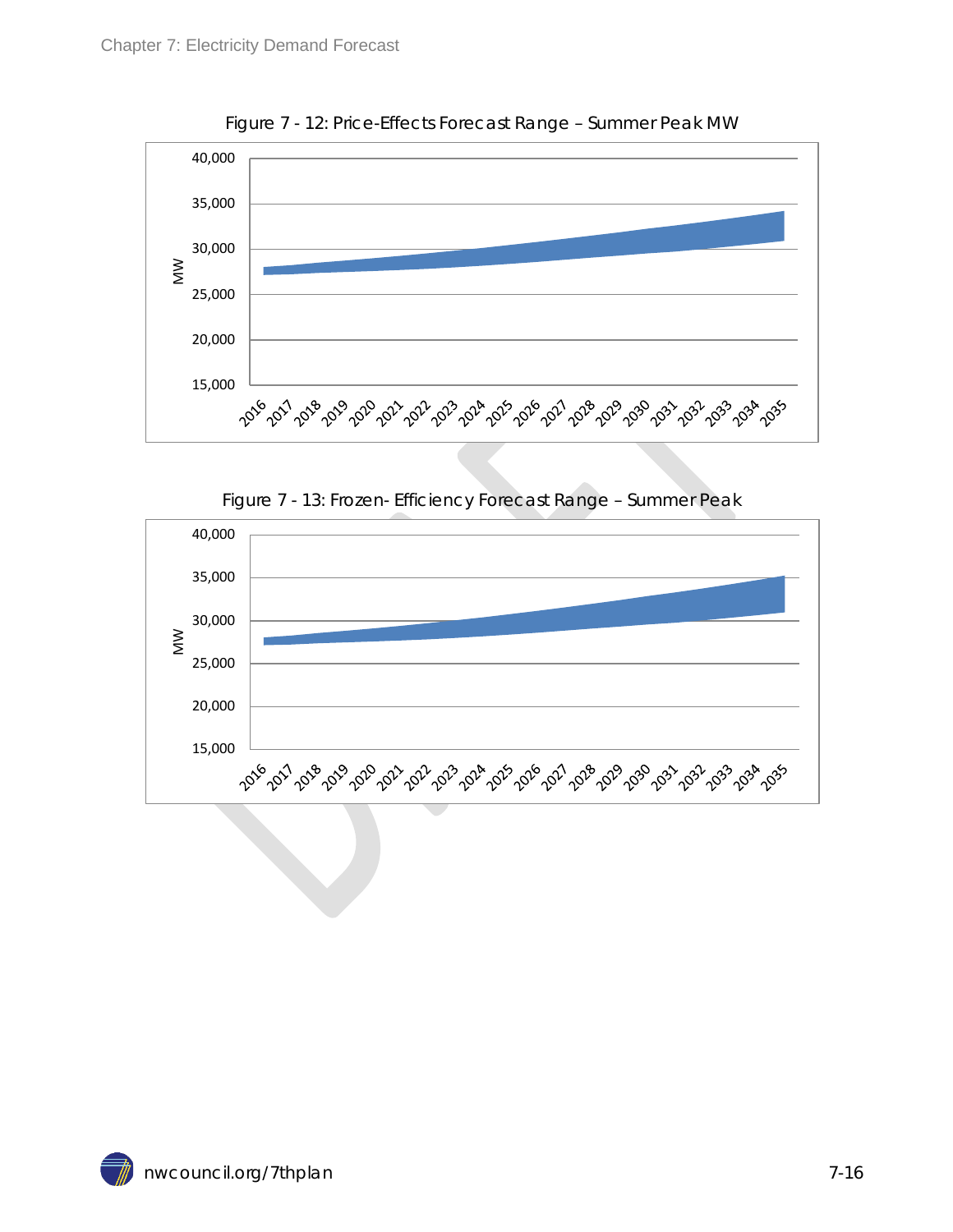

<span id="page-16-1"></span>Figure 7 - 14: Sales (Net Load After Conservation) Forecast Range – Summer Peak MW

#### <span id="page-16-0"></span>Regional Portfolio Model (RPM) Loads

While the Council develops three types of long-term forecasts, the quarterly Frozen-Efficiency load forecast is the forecast used in the RPM for developing alternative future load-growth paths. The RPM takes the Frozen-Efficiency load forecast and introduces short-term excursions that simulate such events as business and energy commodity price cycles and load variations that could be caused by weather events. Figure 7 - 15 shows the 800 future load paths evaluated in the RPM for a year 2026. As can be observed, in some futures RPM loads are above the Frozen Efficiency forecast range for 2026 forecast and in some futures they are below the Frozen Efficiency forecast range.



<span id="page-16-2"></span>Figure 7 - 15: RPM Comparison of 800 future load paths and range of loads from Frozen Efficiency Load Forecast for 2026